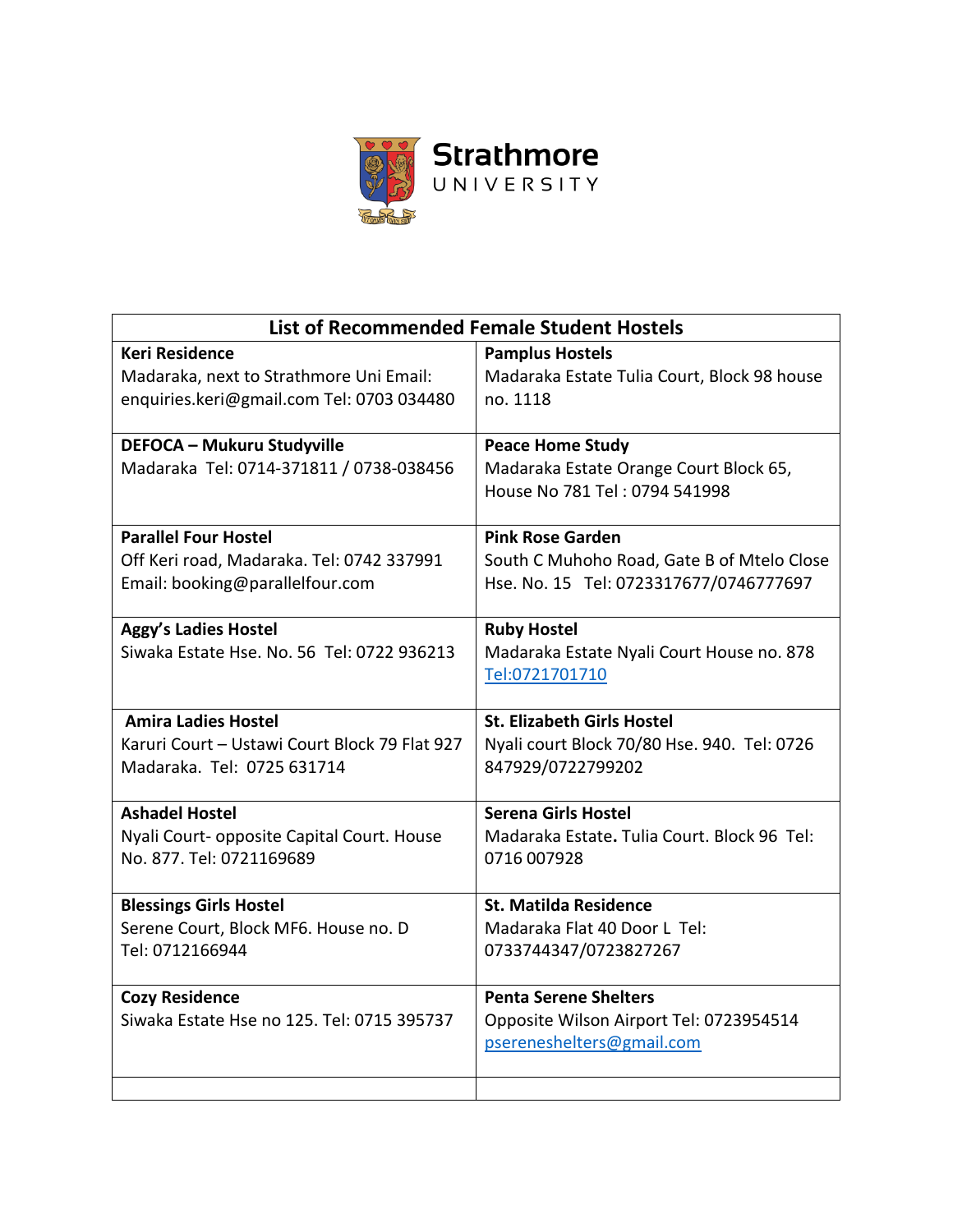

| <b>Elegant Girls hostel</b>                 | <b>Shalom Roche Girls Hostel</b>            |
|---------------------------------------------|---------------------------------------------|
| Orange Court Block 61A Hse. No. 743, 747,   | Madaraka Estate Tulia court, Block 96 House |
| Madaraka. Tel: 0702 640382/0722730031       | no. 1099 Tel: 0723595839                    |
|                                             |                                             |
| <b>D&amp;D</b> hostel                       | <b>Lalang Residence</b>                     |
| Ustawi Court, Block 79A Hse. 925, Madaraka. | Siwaka Estate House no. 45 Tel: 0722288158  |
| Tel: 0720 344469                            |                                             |
|                                             |                                             |
| <b>Glory Ladies Residence</b>               | <b>Marina Girls Hostel</b>                  |
| Madaraka Estate Orange Court Block A61      | Central Court, Block 91A Hse. No. 1048 Tel: |
| House no. 744 Tel:0724870689                | 0722 756270/0795144087/0700 136837          |
|                                             |                                             |
| <b>Glorias Daughters Hostel</b>             | <b>Save Hostels</b>                         |
| Orange Court Block A61 Hse No 744           | Nyali Court - Ustawi Court House no. 882.   |
| Tel: 254724870689                           | Tel:0722967433                              |
|                                             |                                             |
| <b>Glory Girls Hostel</b>                   | Latemi Girls Hostel                         |
| Neema Court Madaraka (MF 26 Door B) Tel:    | Nairobi West, Niamey Lane, Tel:             |
| 0722-274818 / 0722-953882                   | 0722929410/0773493597/0100587358            |
|                                             |                                             |
| <b>Goodness Hostel</b>                      | <b>Villa Girls Hostels</b>                  |
| Tulia Court Block 97. Hse. No. 1109. Tel:   | Madaraka EstateAmani Court Block 67 House   |
| 0722 740103                                 | no.808 Tel: 0715673987                      |
|                                             |                                             |
| <b>Hacinom's Home Hostel</b>                | <b>Zipshan Girls Hostel</b>                 |
| Karuri Gakure Road, Nyali Courts Tel: 0720- | Ustawi Court Block A79 House 929            |
| 934227                                      | Tel: 0726716879 WhatsApp 0733480513         |
| <b>Hocs Ladies Hostel</b>                   | <b>Moly Homes</b>                           |
| Tulia Court, Madaraka block 98 Door 1111    | Nyali Court, Madaraka Block A80 Hse. 937    |
| Tel: 0721-542810/0736498497/0700335506      | Tel: 0722 824034/0722 628804                |
|                                             |                                             |
| Josephine's Bakhita Residence               | <b>Yakuti Girls Hostel</b>                  |
| Akila 1. Estate House no. 67                | Central Court, Madaraka Block 93A House     |
| Tel: 0717549466/0715733070                  | No. 1069 Tel: 0722 799202                   |